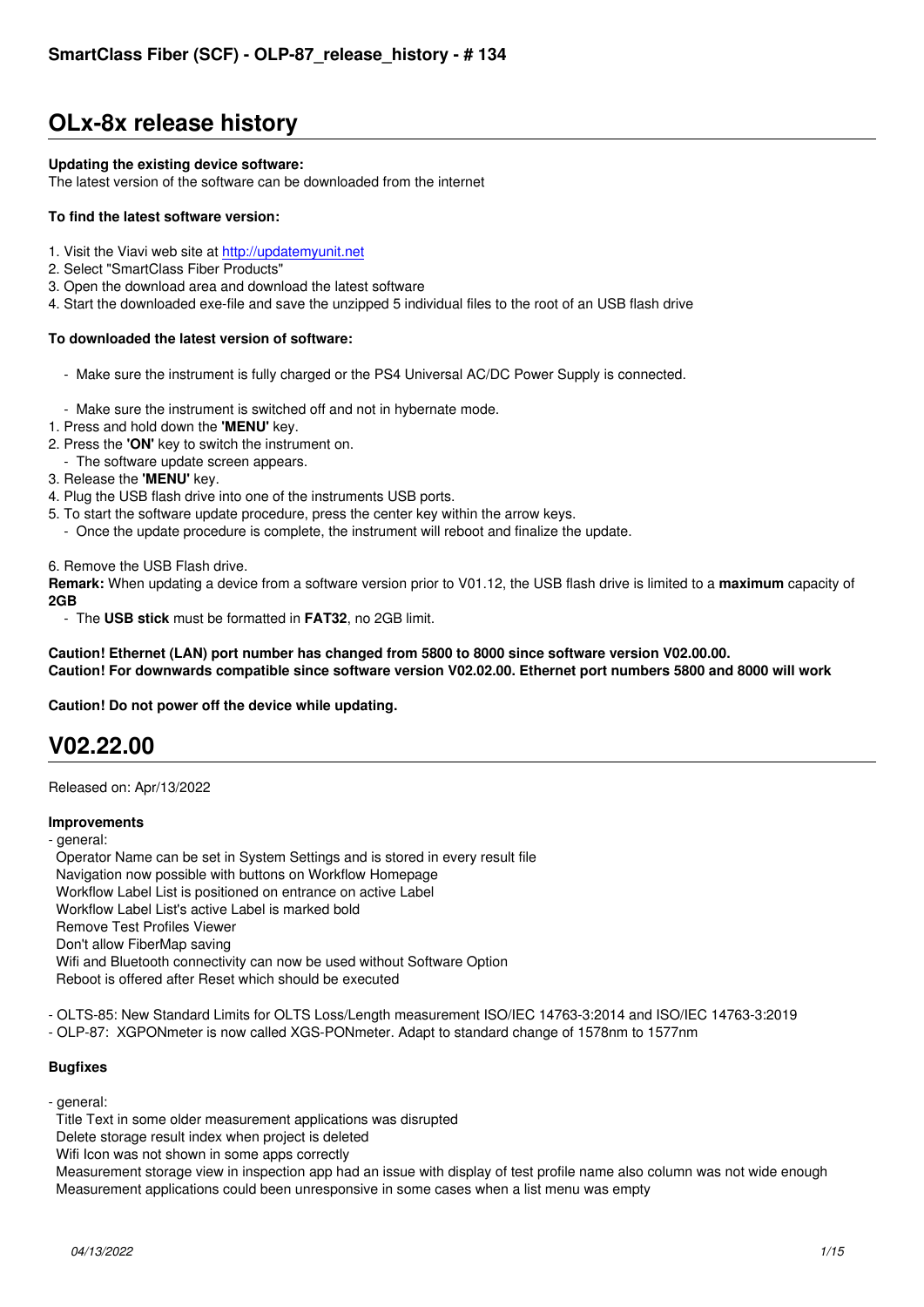#### OLTS-85:

- Switching sound on after sound was switched of didnt work for applications that play a sound while measuring.

### **V02.20.06**

Released on: Jan/18/2022

#### **Improvements**

- general: Disable special characters input for FiberID that J-Reporter cant handle /:\*?\"<>|
- For OLP-87 NGPON2 the standard setting was changed from THz to wavelength in nm.

#### **Bugfixes**

OLP-87 NG-PON2:

- UI now shows upstream wavelength range and not only expected wavelength. Also the Downstream channels are now named ch1 to chx and not OLT 1 to OLT x.

### **V02.20.04**

Released on: Dec/17/2021

#### **Bugfixes**

MPOLP-85, MPOLP-85P, MPOLS-8x, MPOLS-8xP, OLTS-85, OLTS-85P: - Labels with leading or trailing spaces were not shown when reading the label list

### **V02.20.03**

Released on: Dec/09/2021

#### **Bugfixes**

MPOLS-85: - Change of Output Power Level at 1550nm after Standby

### **V02.20.00**

Released on: Nov/17/2021

#### **Features/Refinements:**

OLTS-85 and MPOLP-85:

- Create Workflow Project with Labellists through J-Reporter. Also possible from csv file imported by J-Reporter
- Support for IEC 61280-4-5 with MPOLS-84/85 and MPOLP-85. Limits are calculated according to the given parameters.
- Display of the currently selected test in Labellist was not visible very well

#### **Bugfixes**

 $OLI$  T.S-85:

- potentially wrong Wavelengths were displayed in inactive Test Configurations Fiber Loss coefficient
- Scrolling to the top or bottom and beyound was almost unusable with bigger list views (Labellist, Project List,..)
- Scrolling in Labellist never show the expanded Labels test in the view
- BiDi measurement: Device had to be restarted if testing was executed too fast.

#### MPOLP-85/MPOLS-85:

- Scrolling to the top or bottom and beyound was almost unusable with bigger list views (Labellist, Project List,..)
- Scrolling in Labellist never show the expanded Labels test in the view

#### MPOLS-85:

- wrong margins were displayed for single channels on MPOLS with new calculated limits

#### All SCF Devices

- Status Bar Text was Flickering upon entering Application GUIs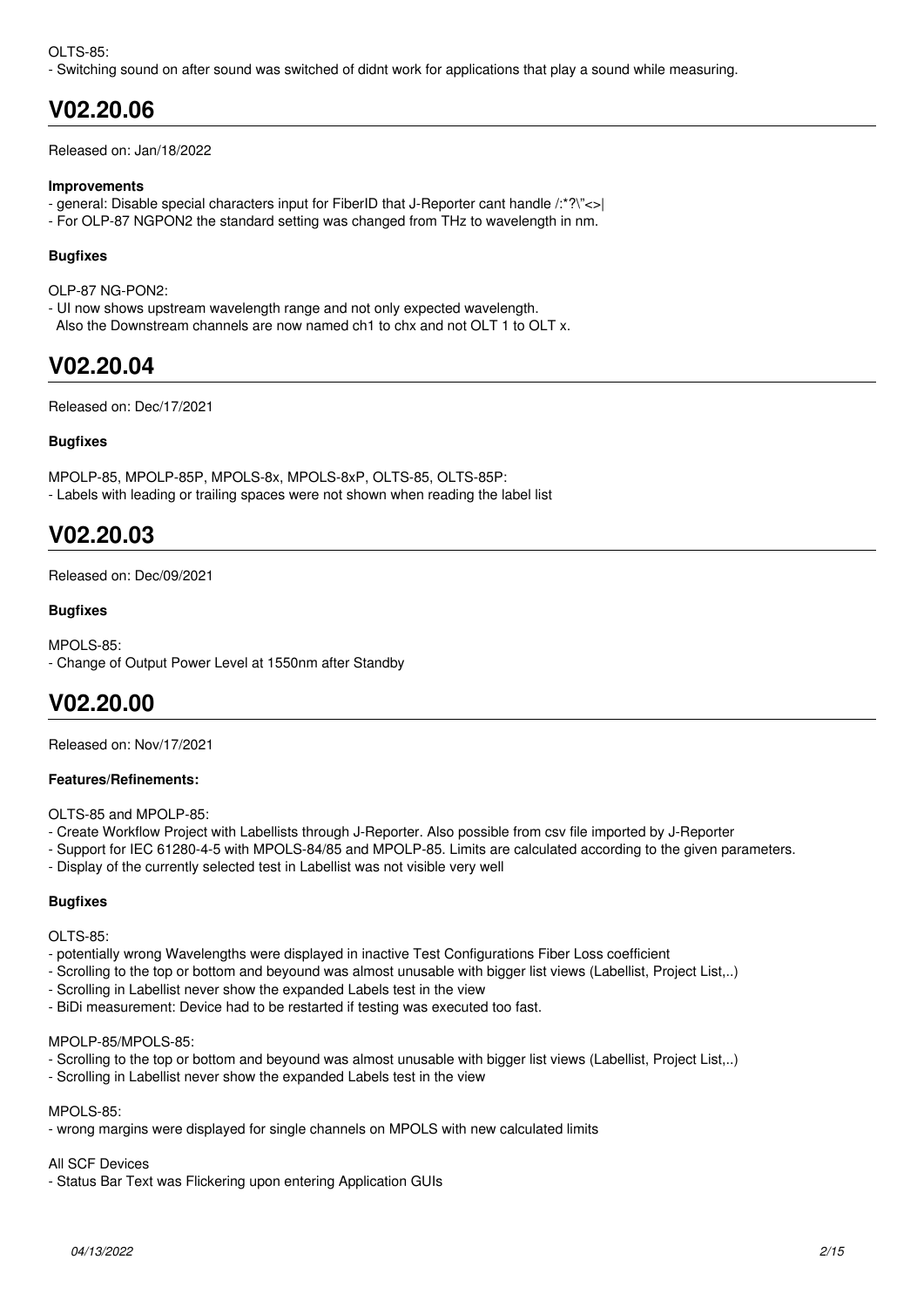# **V02.18.03**

Released on: Mar/30/2021

#### **Features/Refinements:**

OLP-88S: - WiFi Connectivity issue with DTAG SAA fixed

### **V02.18.00**

Released on: Dec/22/2020

### **Features/Refinements:**

MPOL<sub>x</sub><sup>.</sup>

- Temporary Communication Issues fixed
- Hint for new Reference Enforcement after 24 Hours implemented

OLP-88:

- Wrong wavelength indication in XGSPON detailed view fixed

 $OLI$  TS-85:

- Choice between Reference- and Standard Grade Connectors available
- Hint for new Reference Enforcement after 24 Hours implemented
- Support Addendum TIA-568.3-D-1 standard in TIER1

General:

- Support of Italian Language

# **V02.16.00**

Released on: Aug/18/2020

### **Features/Refinements:**

OLP-85:

- Indication of InService Loss Test ON/OFF

MPOLx:

- Limits for Reference Quality Check are adapted depending on reference method (1 cord, 2 cord, 3cord)
- Fix in Detail View of Reference Quality Check: Power Levels in in Detail View are now displayed in correct colors
- LED/Laser of MPOLS-84/85 could not always be switched ON and Off with the "Center Key"
- Enlarging Reference Check Levels

OLP-88S:

- Invalid Settings on OLP-88S were removed

 $OLI$  TS-85:

- TRC Length was incorrectly calculated when the device was set to feet insted of meter

General:

- SmartAccess Anywhere Packages can only be installed on OLP-88

# **V02.14.04**

Released on: May/18/2020

### **Features/Refinements:**

OLP-87:

- Fix for S/W crash during Reference value setting

MPOLx: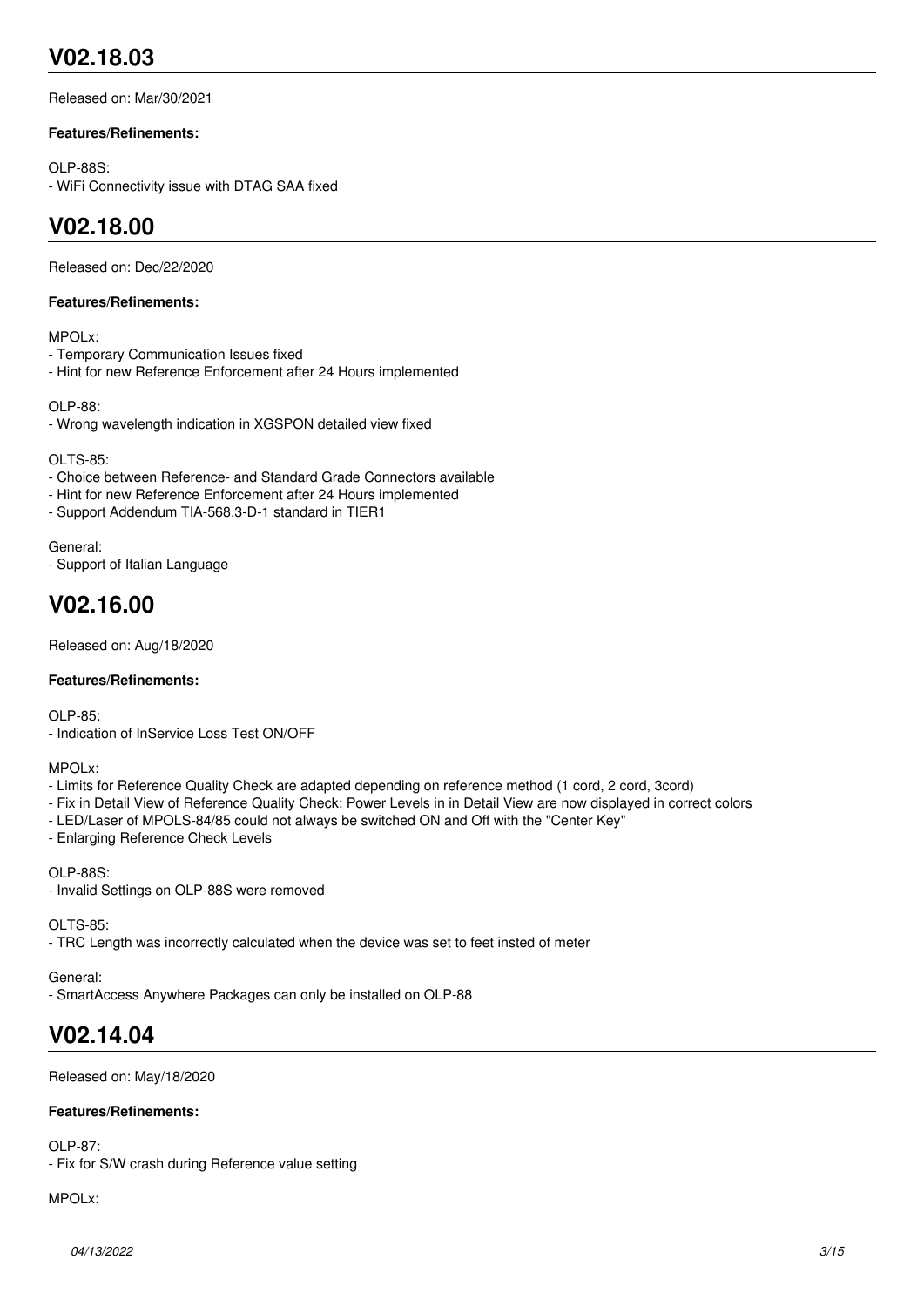### **V02.14.03**

Released on: May/11/2020

### **Features/Refinements:**

OLTS-85:

- Wrong Fiber Length calculation with Length unit setting to feet was fixed.

MPOLx:

- Even after a good reference prpocedure the MPOLx device has shown an issue with TRC-1.
- Shortened Connection establishment when more than 1.000 results are saved.

### **V02.14.02**

not released!

### **V02.14.01**

Released on: March/16/2020

### **Features/Refinements:**

OLTS-85:

- Under "Test Configuration --> Cable & Connector Settings", a customized cable couldn't be
- selected once the device was turned off and on again.

### MPOLx

- improvements to set-reference wizard

# **V02.14.00**

Released on: February/28/2020

#### **Features/Refinements:**

MPOLX-85:

- New Fibermap Application on MPOLS-8x and MPOLP-85
- Further Improvements of Loss measurement accuracy due to compensation of singlemode PDL

SmartClass Fiber Workflow:

- Deleting of Cable Sets enabled
- Removing leading and subsequent blanks in project names

# **V02.12.03**

Released on: December/10/2019

**Features/Refinements:** MPOLP-85: - Improved compensation of polarisation effects for single mode fiber

# **V02.12.02**

- Obsolete

# **V02.12.01**

Released on: August/28/2019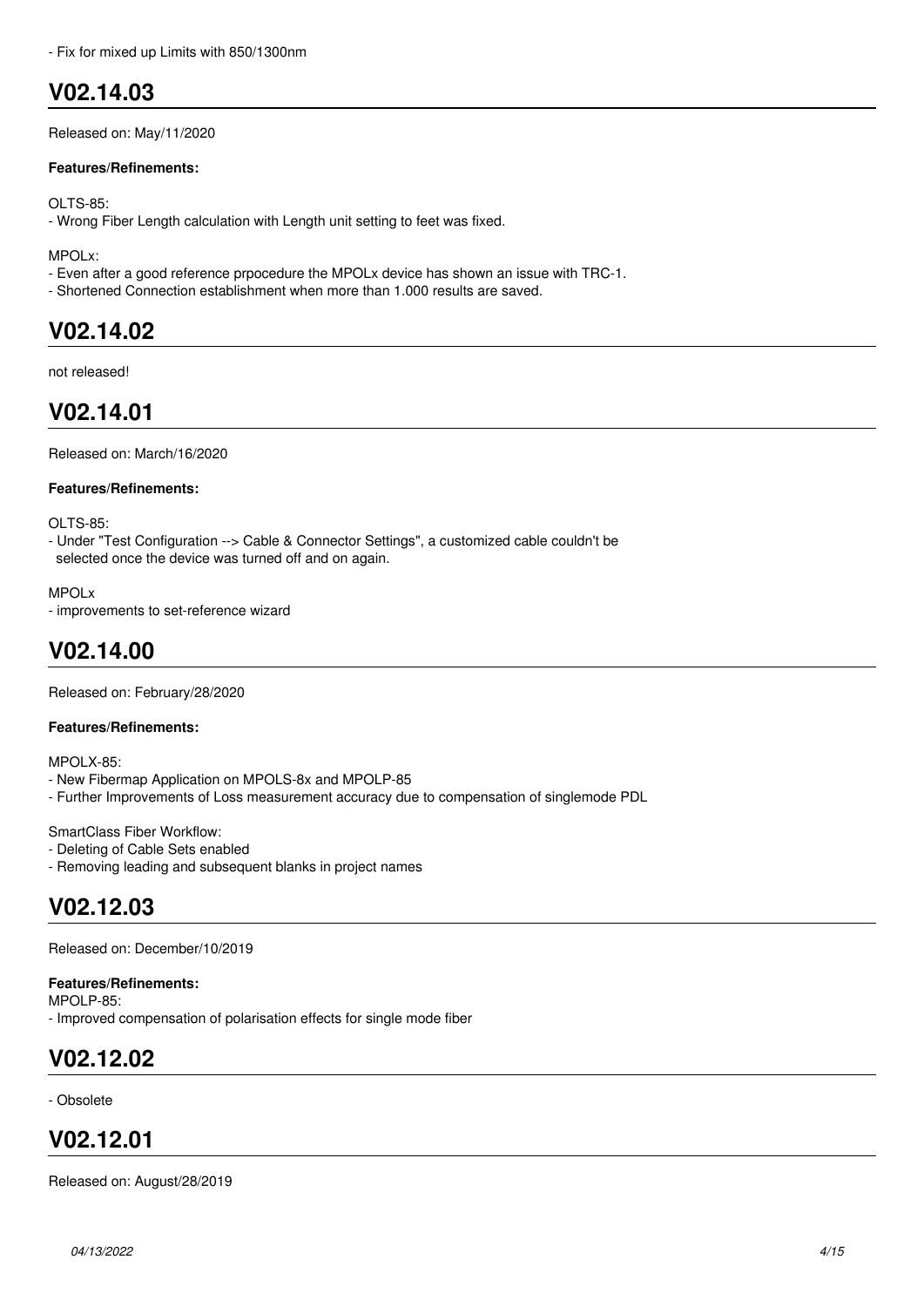# **V02.12.00**

#### Released on: August/21/2019

### **Features/Refinements:**

Overall:

- Connectivity with SmartAccess application
- Management of SmartAccess packages

OLP-88:

- Improved input protection for 1490 nm

MPOLx:

- Test Reference Cord length handling
- Improved length measurement
- Improved Memory Management and Usability for Projects with a large amount of stored data
- New Multi Mode cable type OM5

OLTS Loss/Length:

- Test Reference Cord length handling.

**Fixes:**

General: - Removed 'Copy Project' for Workflow Projects

MPOLx:

- Bug Fix for Connection Loss in case of large amount of stored data

OLP-88:

- Video wavelength (1550 nm) is now available on overview screen

# **V02.10.00**

Released on: Mai/15/2019

**Features/Refinements:** XGS-PON support for OLP-88 in combination with option "Add XGS-PON Wavelengths 2327/94.04"

# **V02.08.02**

Released on: Mar/25/2019

#### **Fixes:**

Compatability to devices with laser sources on Hardware Version: 2315-7001 **How to show HW Version** ===> In homescreen press **HELP** button ===> Then press **Device Info**

# **V02.08.01**

Released on: Jan/08/2019

**Features/Refinements:** Support of Portuguese language

**Fixes:** Length measurement showed allways 0.0ft/m

# **V02.08.00**

Released on: Nov/28/2018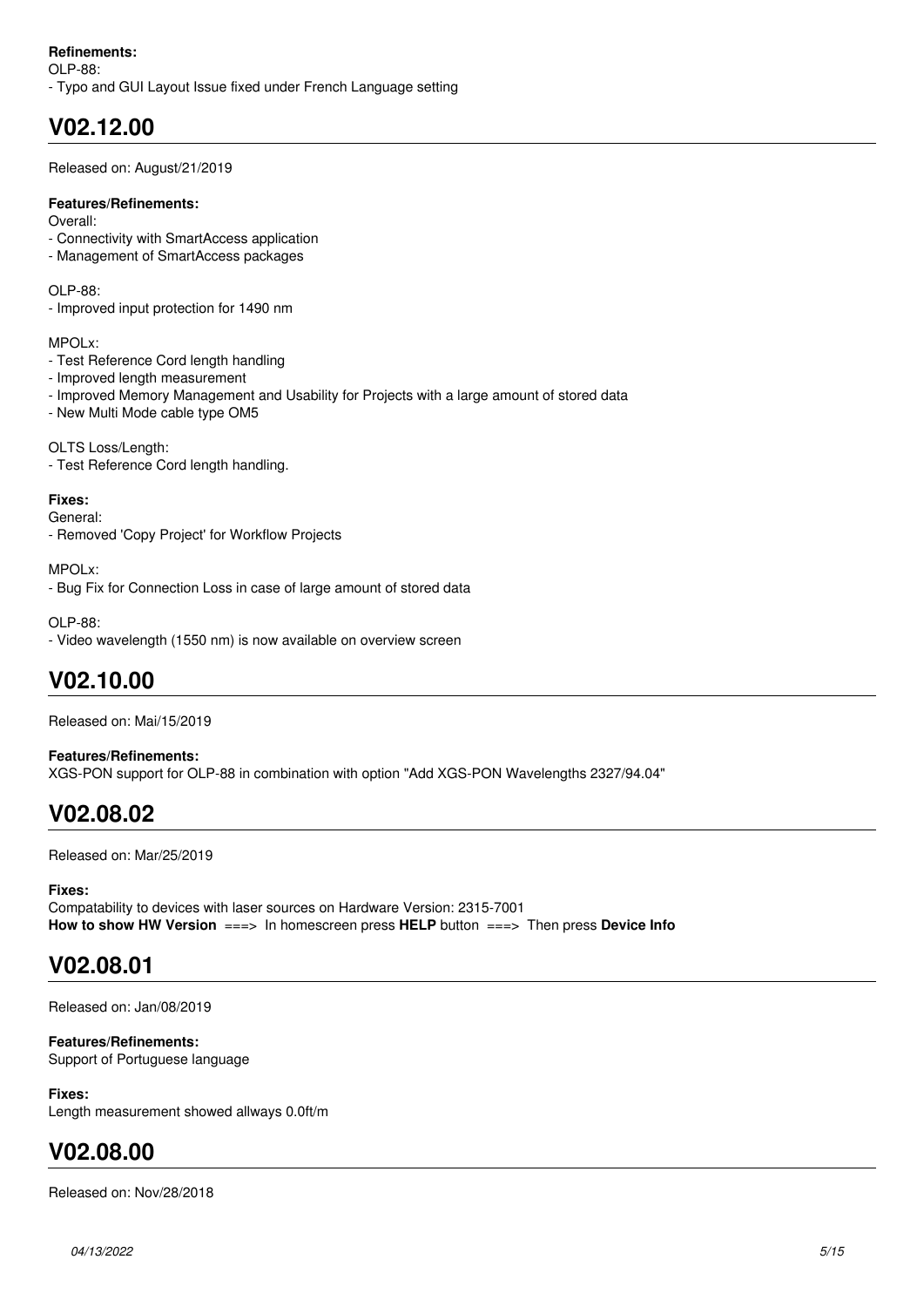#### **Features/Refinements:**

Overall:

- Improved Memory Management and Usability for Projects with a large amount of stored data
- Data Export function extended for SmartReporter
- Added Chinese Language.
- Added Portuguese Language

MPOLx:

- PSM4 Limit added for SM MPO measurement

### **Fixes:**

General:

- Bug Fix for Length Limit Import of CertiFi MPO Test Configurations

# **V02.06.04**

Released on: Aug/09/2018

**Fixes:** MPOLx: - Strong Temperature dependency for length measurement on multimode fibers

# **V02.06.03**

Released on: Aug/06/2018

**Fixes:** MPOLx: - Improved communication stability

# **V02.06.02**

Released on: Jul/30/2018

**Fixes:** MPOLS: - Fixed wrong temperatur measurement

# **V02.06.01**

Released on: Jul/17/2018

**Fixes:** MPOLx: - Fixed occasional connection issue

# **V02.06.00**

Released on: Jul/16/2018

### **Features/Refinements:**

General:

- Screenshot shortcut (long press of workflow and save button) and export to USB drive
- Updated translations. Added Japanese (ja\_JP) translation.
- Updated application icons
- Multiple user interface enhancements

OLTS Loss/Length:

- Mixed operation of PCM and non-PCM versions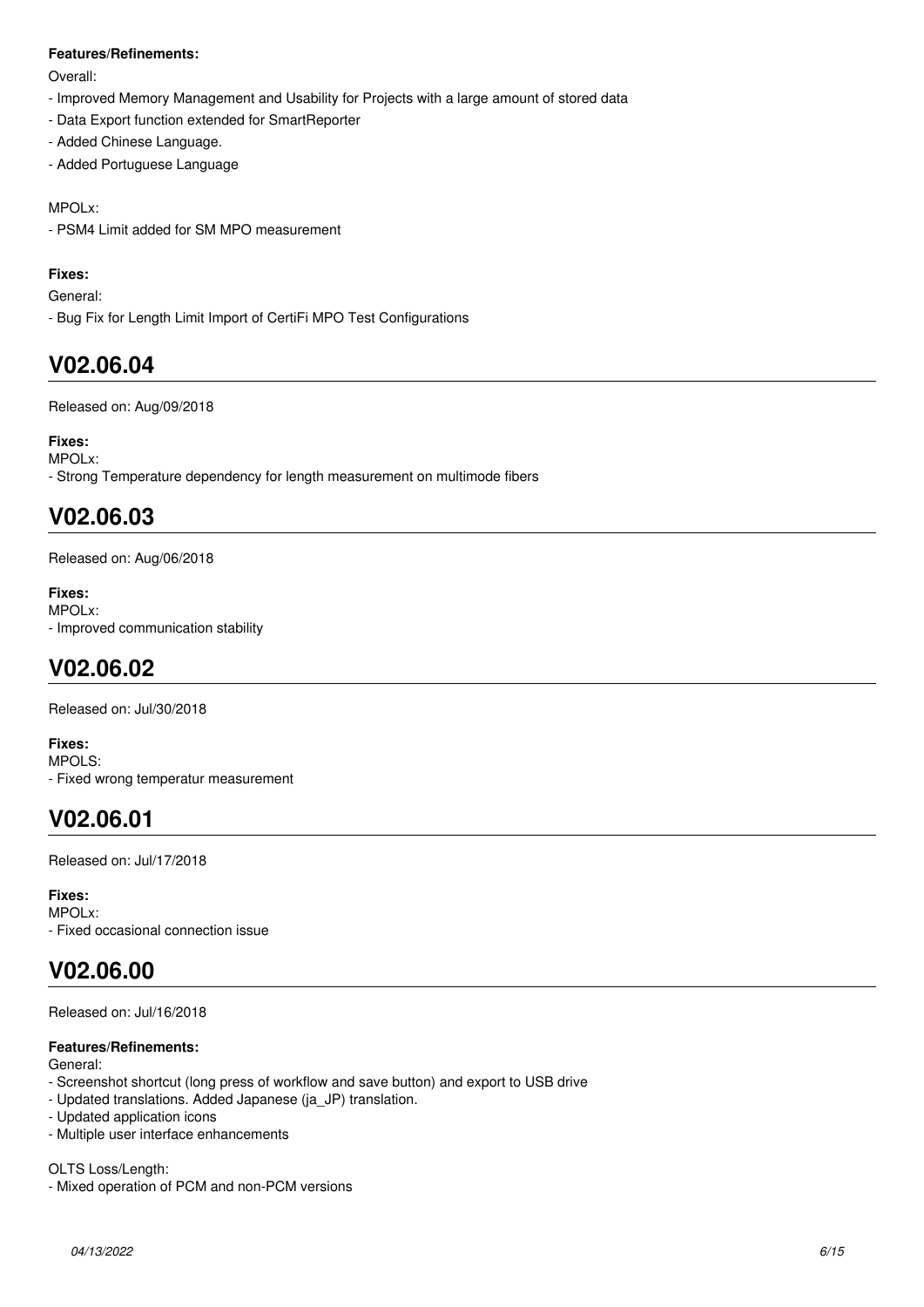MPOLx:

- Loss deviation verification for individual fibers after referencing
- Improved referencing sequence with animations
- Support of MPO-12 4x4 cables (where center 4 fibers are not present). **HW Revision 005 or higher required!**
- New setup :TIER1MFR:SENS:POW:REF:LIST. Returns a sorted list (depending on the polarity) of reference power values
- Mixed operation of PCM and non-PCM versions
- Certifi support

TruePON:

- Increased processing speed for multiple ONT activation

### **Fixes:**

General:

- Bluetooth still discoverable even when disabled
- USB flash drive issue while disconnecting when 2 drives are attached

TruePON:

- Fixed ONT serial number detection issue with FiberHome OLTs

### **V02.04.04**

Released on: May/16/2018

#### **Features/Refinements:**

OLTS Loss/Length:

- Measurements can be performed now with a mixture of PCM and non-PCM Versions of OLTS Testers

#### MPO Loss/Length:

- Measurements can be performed now with a mixture of PCM and non-PCM Versions of MPO Testers

#### **Known bugs**

On single mode sender devices (MPOLS-85) the output level can be 3dB lower than shown on the display

# **V02.04.03**

Released on: April/10/2018

### **Features/Refinements:**

General:

- Added showing Bluetooth PIN in Bluetooth Settings Menu
- Fixed back key issue in input dialog

#### OLTS Loss/Length:

- Added cancelling the Swap Cables state by pressing the back key
- Refined pairing error messages so one can better see if the error is due to non-matching instruments or different software versions
- Improved repeatability of length measurement
- Fixed issue with calculation of margin limits
- Fixed missing bi-directional result display in measurement data
- Fixed issue with different cable losses in bi-directional measurements
- Fixed various issues in test procedure that caused test errors/aborts

#### MPO Loss/Length:

- Added support of MPO-8 connectors (Center-8 and 4x4)

Microscope/PCM:

- Fixed issue with light overexposuring

#### **Known bugs**

On single mode sender devices (MPOLS-85) the output level can be 3dB lower than shown on the display

# **V02.04**

Released on: February/16/2018 **Features/Refinements:**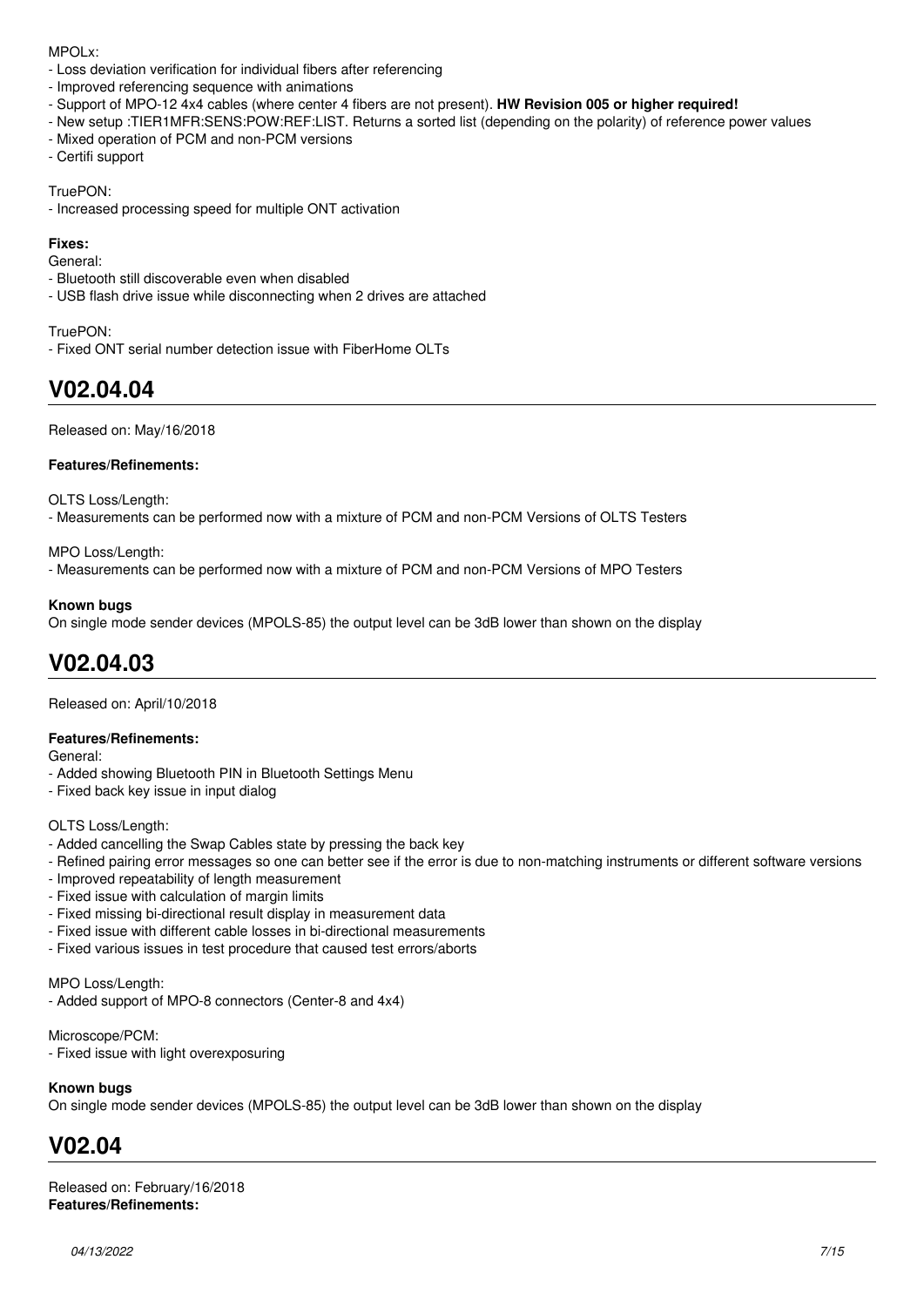- MPOLx and OLTS devices: wlan and bluetooth options are integrated by default.
- All: Added input for static ethernet settings.
- All: Added auto-increment feature for fiber index.
- Microscope/PCM: Removed obsolete default Test Profiles
- MPO Powermeter: Added warning when active wavelength is different from reference wavelength.
- MPO Powermeter: Recall the previously selected channel when switching back from table to bargraph view.

#### **Fixes:**

- All: Wrong measurement numbers in test results list.
- All: Fixed various typos.
- OLTS Loss/Length: Fixed various connection/communication issues between local and remote devices.
- PCM: Changed wrong status message "PCM not connected" with "PCM is initializing"
- LaserSource: Wrong power limits in level adjustment screen when changing between CW and modulated signals.
- MPO Powermeter: Fixed refreshing issue in bargraph view.

#### **Known bugs**

- Calibration of touch screen becomes effective only after a restart
- MPOLS-85 level fluctuations of +/-0.1dB

# **V02.02.07**

#### Released on: December/22/2017

#### **Features:**

- Bluetooth and wifi options equipped as standard on MPOLx and OLTS

#### **Fixes:**

- Improvement of measurement accuracy (length/loss) on OLTS
- Improvement of bluetooth and wifi connectivity
- randomly false LOSS measurements displayed on MPOLx
- battery deep discharge

### **Known bugs**

 - AC adaptor plugged in, no accu and device is switched off => after hours the device will not start up when pressing power ON key.

This happens also with dry cell battery and AC adaptor plugged in.

**solution** => unplug and plug in the AC adaptor => now power ON again

### **V02.02.06**

Released on: November/23/2017

**Fixes:**

- On MPOLx length measurement with multi mode sender was uncertain

### **V02.02.05**

Released on: November/08/2017

**Fixes:**

 - USB interfaces are switched off during SCF device startup to prevent device from over current caused by external plugged devices

- New MCU firmware for more accuracy in MPOLP power measurement

- Some minor fixes

### **V02.02.04**

Released on: October/23/2017 **Features:**

- Support for NGPON2

# **V02.02.03**

Released on: October/16/2017

### **Fixes:**

- Output value for laser source ist now adjustable during calibration (not for customer use)

# **V02.02.02**

Released on: October/09/2017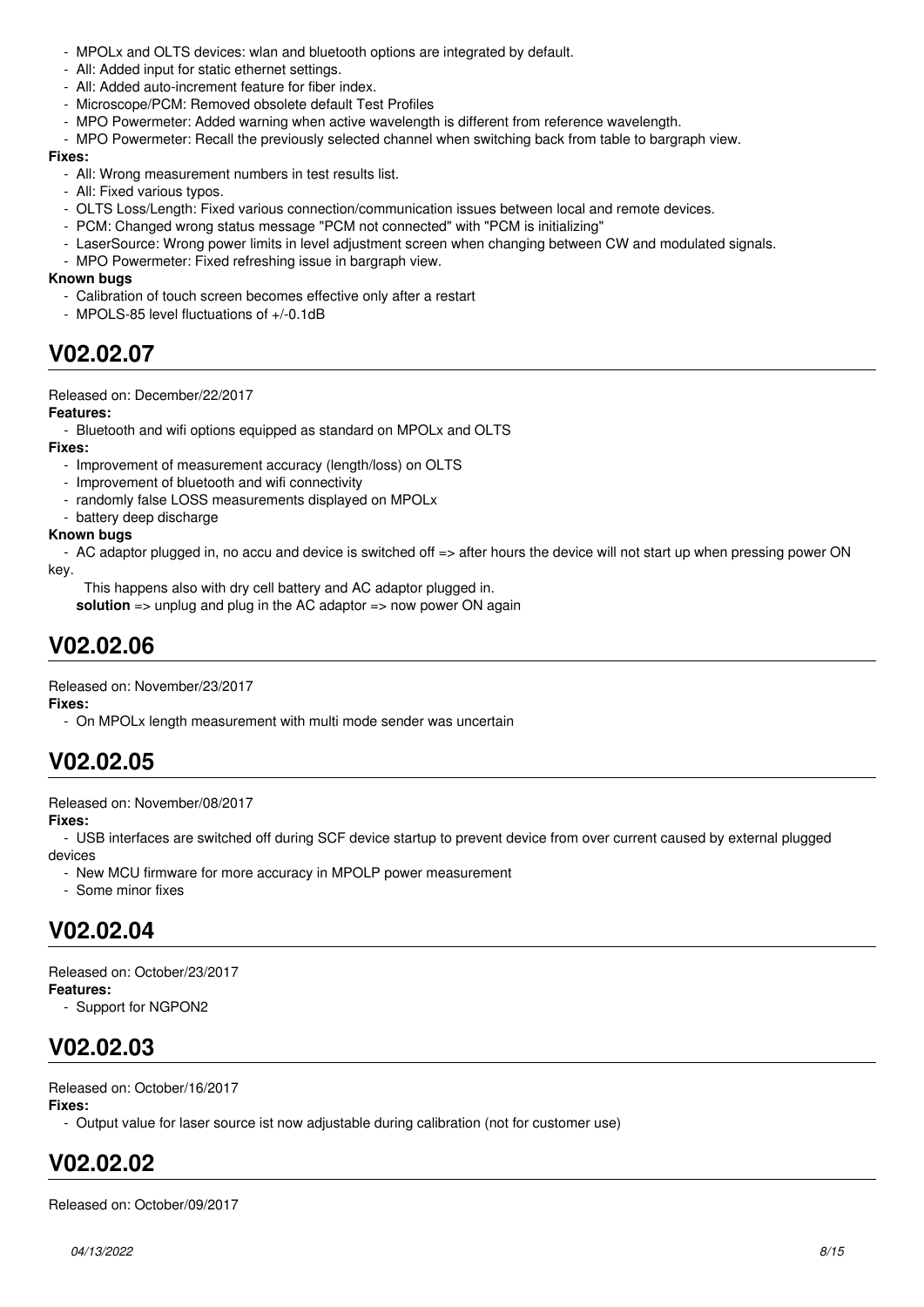#### **Fixes:**

- After suspend/resume (short POWER off) MPOLx Source/Powermeter did not work again

# **V02.02.01**

Released on: October/12/2017

- Only for internal use

# **V02.02.00**

Released on: September/28/2017 **Features:**

- New MPOLx Source application
- New MPOLx Powermeter application
- Ported OLTS L/L application to V2UI
- Ported SOURCE application to V2UI
- Added enabling/disabling unsaved result warning to MPOLx L/L
- Added Activation Button to project, test profile, test configuration lists
- Added Tab View key navigation (up/down arrow keys)
- Added List View wrap around for key navigation
- Added List View auto repeat functionality for key navigation
- Added Application loading spinner

#### **Fixes:**

- Changed remote control return value for array results from 0,0,0,... to 9.91E37 (NaN)

### **V02.00.07**

Released on: August/30/2017

**Fixes:**

- Changes for TIA Input recognition, mult imode needs higher offset avoiding failed channel detection

- New MCU firmware update method, update if firmware on mcu != local mcu firmware stored on i.mx system => take highest from i.mx

### **V02.00.06**

Released on: August/17/2017

**Fixes:**

- Application didn't start up after short pressing ON/OFF (sleep mode)

### **V02.00.05**

Released on: July/20/2017

#### **Fixes:**

- Various fixes in MPOLx-85 Loss/Length application.

### **V02.00.04**

Released on: July/17/2017 **Fixes:**

- Occasional serious error after updating instruments.

# **V02.00.03**

Released on: July/12/2017 **Fixes:**

- Issue with manufacturing remote command

# **V02.00.02**

Released on: July/05/2017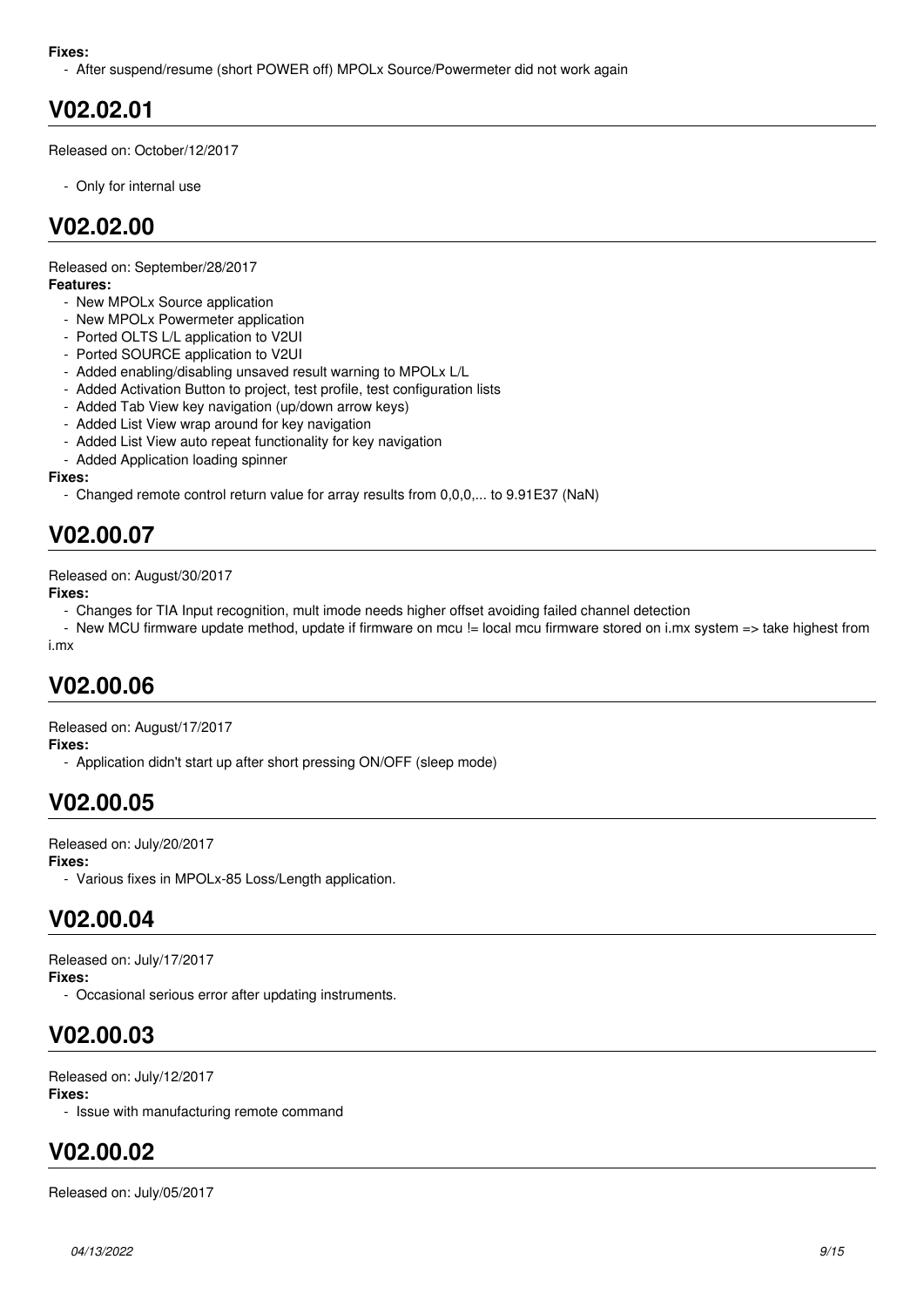#### **Fixes:**

- OLTS-85 Loss/Length: Fixed issue in length measurement.
- MPOLx Loss/Length: Fixed channel switching issue.
- MPOLx Loss/Length: Fixed communication issue.

### **V02.00.01**

Released on: June/01/2017 **Fixes:**

- SW update issue

# **V02.00.00**

Released on: May/22/2017

This release provides:

- **Changed port number from 5800 to 8000 due to compatibility reasons with other VIAVI devices**
- New color scheme for Homescreen and several Menues
- Differentiation of Test Tool Projects and Workflow Projects for "CertiFi Cloud Application" (CertiFi supports only OLTS-85)
- Support of WiFi Ad-Hoc Mode
- Support of Bluetooth Interface
- Support of new Applications MPOLS-85 and MPOLP-85
- Fast discharge of dry batteries fixed
- Status Bar in Inspection App removed
- Improved OLTS Connectivity Procedure
- OLTS Tier1 Application was renamed to Loss/Length
- OLTS-85 reference value is assigned to the Remote Serial #
- Delete Results and Projects on OLTS Remote enabled
- Various Bugfixes and Improvements

### **V01.28.05**

Released on: November/09/2016

This release provides:

- Correct indication of cable length in feet
- Improved battery charging in standby mode
- Improved connectivity of Local and Remote for OLTS-85

# **V01.29.90 (2327,2328 | OLP-88 only)**

Released on: September/20/2016

This release provides:

### **TruePON application:**

- French translation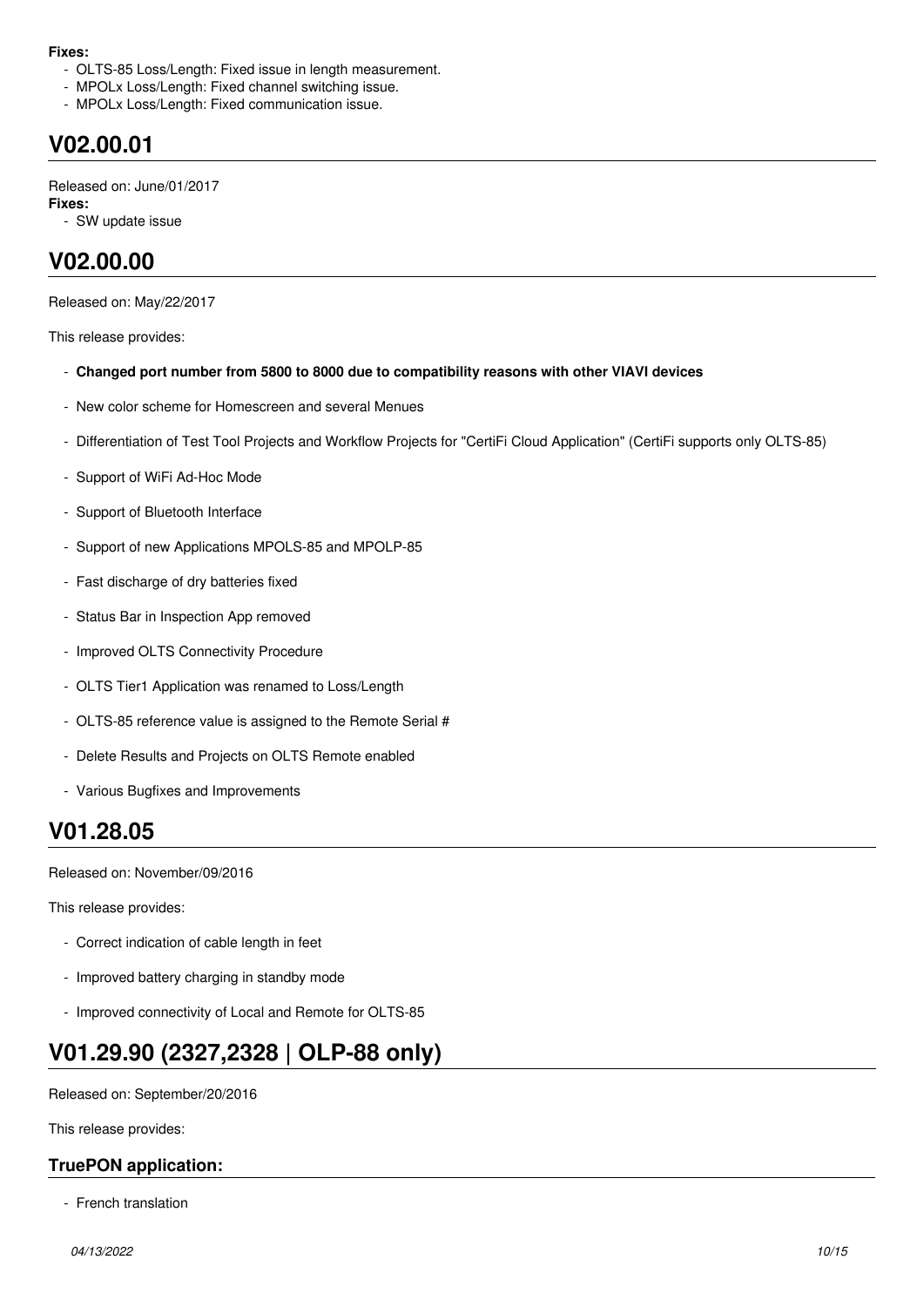# **V01.28.03**

Released on: August/08/2016

This release provides:

- Info dialog box with "Negativ Loss" resultes

### \*Bugfixes

- wrong "Multi Mode" length measurement

# **V01.29.18 (2327,2328 | OLP-88 only)**

Released on: June/16/2016

This release provides:

### **TruePON application:**

- Detection of deactivated ONU/ONTs
- Detection of disabled ONU/ONTs
- Detection of OLT type
- Detection of ONU/ONT type
- PON-ID format selection (ASCII or hexadecimal)
- Access measurement detail screens via on-screen menu
- Redesigned measurement data detail views
- Added power level to summary view
- Added wavelength in power level detail views
- Various minor GUI improvements

# **V01.28.01**

Released on: June/16/2016

This release provides:

Added Loss Application to OLTS-85 / OLTS-85P

\*Bugfixes - Storing of TIER1 Results

# **V01.28.00**

Released on: Mar/09/2016

This release provides:

### **Improvements to all OLx devices:**

- Migration to the new viavi branding
- Improved project management
- Improved save usability across all applications

### **OLTS-85:**

- Picture import from remote OLTS-85 to local OLTS-85

### **OLP-88:**

- New OLT type detection feature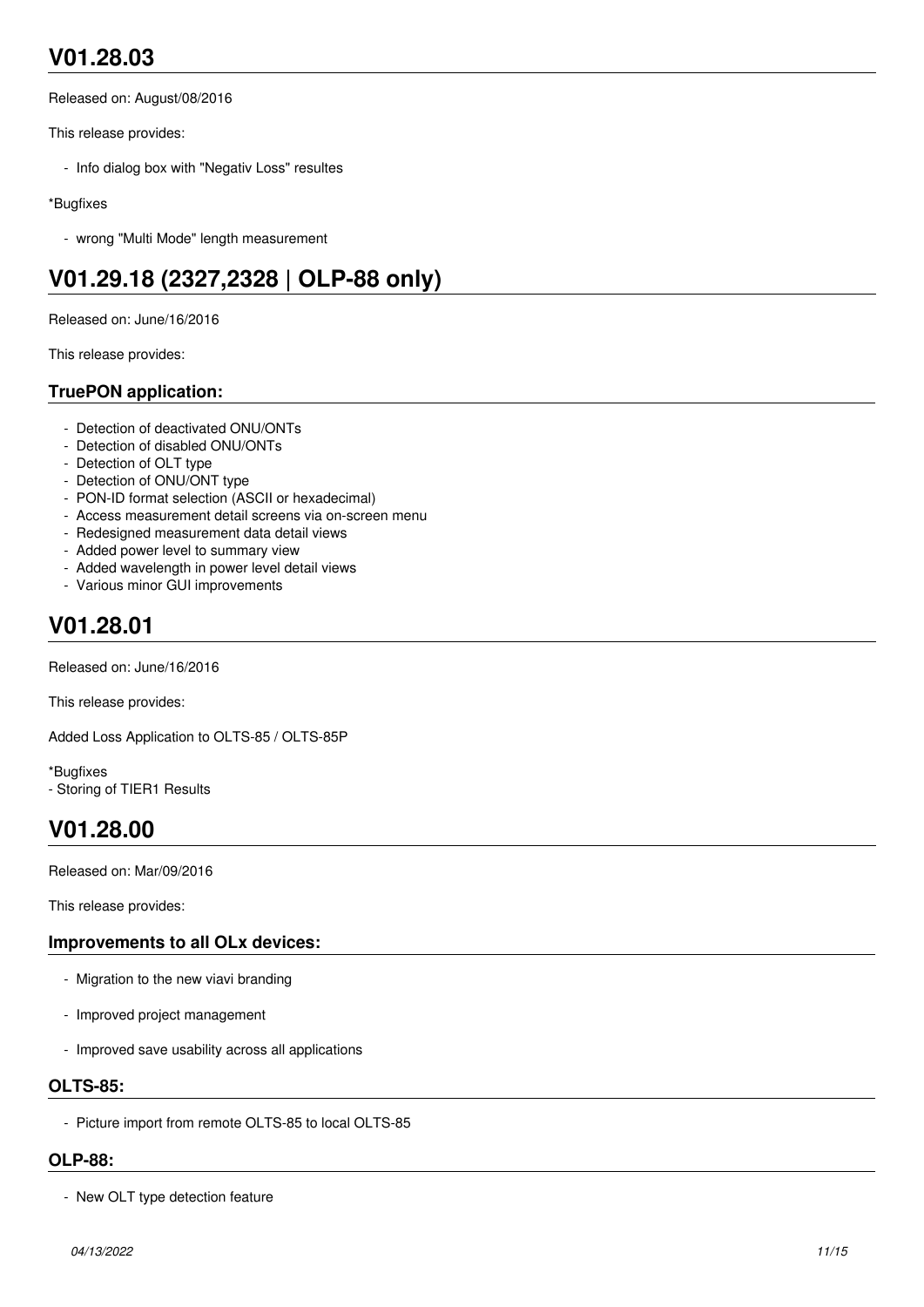- New Demo Screens view
- Enhanced Pass/Fail setting capabilities
- Improved detail views
- Various minor GUI improvements

### **V01.26.01**

Released on: Dec/17/2015

This release provides:

- Software for the new OLP-88
- Bugfixes
	- If one pressed ON/OFF switch very quick and often, the device hang.
	- To get the device working again it was neccessary to pull out battery an switch of ac adaptor

### **V01.24.03**

Released on: Nov/27/2015

This release provides:

- Software for the new OLTS-85x
- Bugfixes - Memory leaks in microscope part

# **V01.22.04**

Released on:

This release provides:

 - Incorrect storing and deleting of measurement and microscope data when using comma, dots in file names

### **V01.22.00**

Released on:

This release provides:

- In-Service Measurement Option for Powermeter (In-Service Loss Test 2307/94.01)
- Manual and Device Info were moved from System Settings to Help menu on Homescreen
- USB stick detection and data export to USB stick (CSV format)
- New Remote Control Format for Strings that contain commas
- OnScreenMenu indicator
- Ethernet support improved
- Bugfixes
	- Device hangs when a key (other than power key) is pressed while device is switched off (not hard off) => corrected
	- AM/PM Time format corrected
	- Minor bug fixes and improvements

### **V01.20.00**

Released on: June/18/2014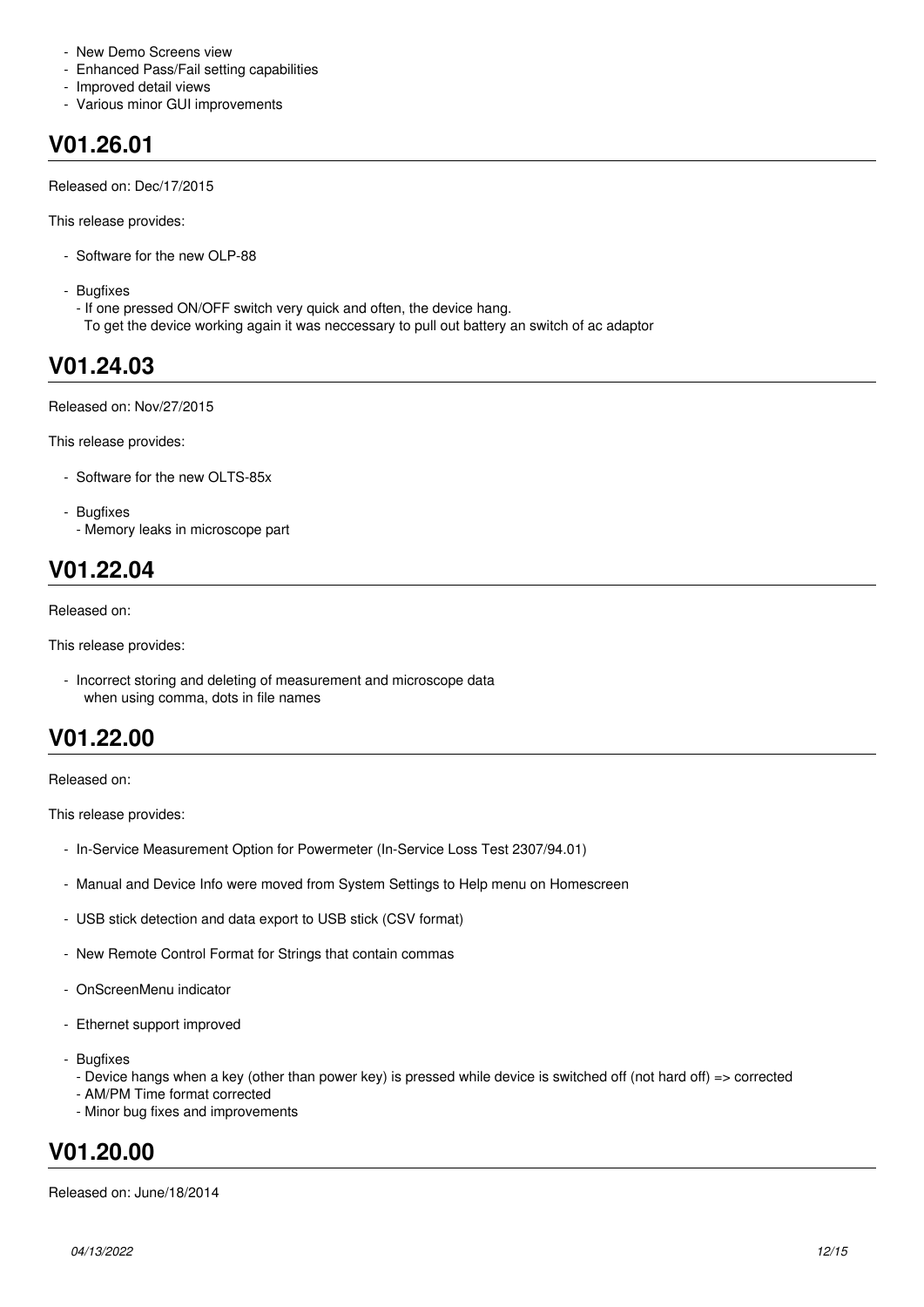#### **This release supports the following OLx - Devices (also with PCM-Camera): OLP-87, OLP-85, OLS-85, OLT-85, ORL-85**

This release provides:

- New long time supported (LTS) linux kernel V03.10.26
- Remote control over ethernet
- the new "optical loss test" device OLT-85 and "optical return Loss" device ORL-85
- QWERTY keyboard
- manual for OLT-85 and OLS-85
- Bugfixes

-Setting time and date format only had an effect after a project change -Minor bug fixes and improvements

- Known issues:

 When turning the device on and it's starting up from cold boot, the ethernet starts with 'DHCP' on. Even if 'STATIC' was selected and the setting screen shows 'STATIC'. If you want to work in 'STATIC' mode please switch to 'DHCP' and back to 'STATIC'

### **V01.18.01**

Released on: Feb/05/2014

#### **This release supports the following OLx - Devices (also with PCM-Camera): OLP-87, OLP-85, OLS-85 Attention:**

- Because of reorganizing the internal data storage all your stored measurment data/pictures will be lost.
- Before updating to this new software version, please save you internal stored measurement data and pictures

This release provides:

- Device Manual on Device
- Reporting Generation/Reading on Device with USB Stick export
- Better User Experience when navigating back through menus
- System wide application of Date and Time format: measurement Data, reports etc.
- Some refinements and minor bugfixes

Issues:

 While operating the device remote controlled via USB, please connect external power supply. Or switch "Auto-Off" to never, to prevent from switching to standby mode.

### **V01.14**

Released on: Aug/01/2013

This release provides:

- Ethernet operation
- Ethernet remote control
- Pass/Fail functionality on powermeter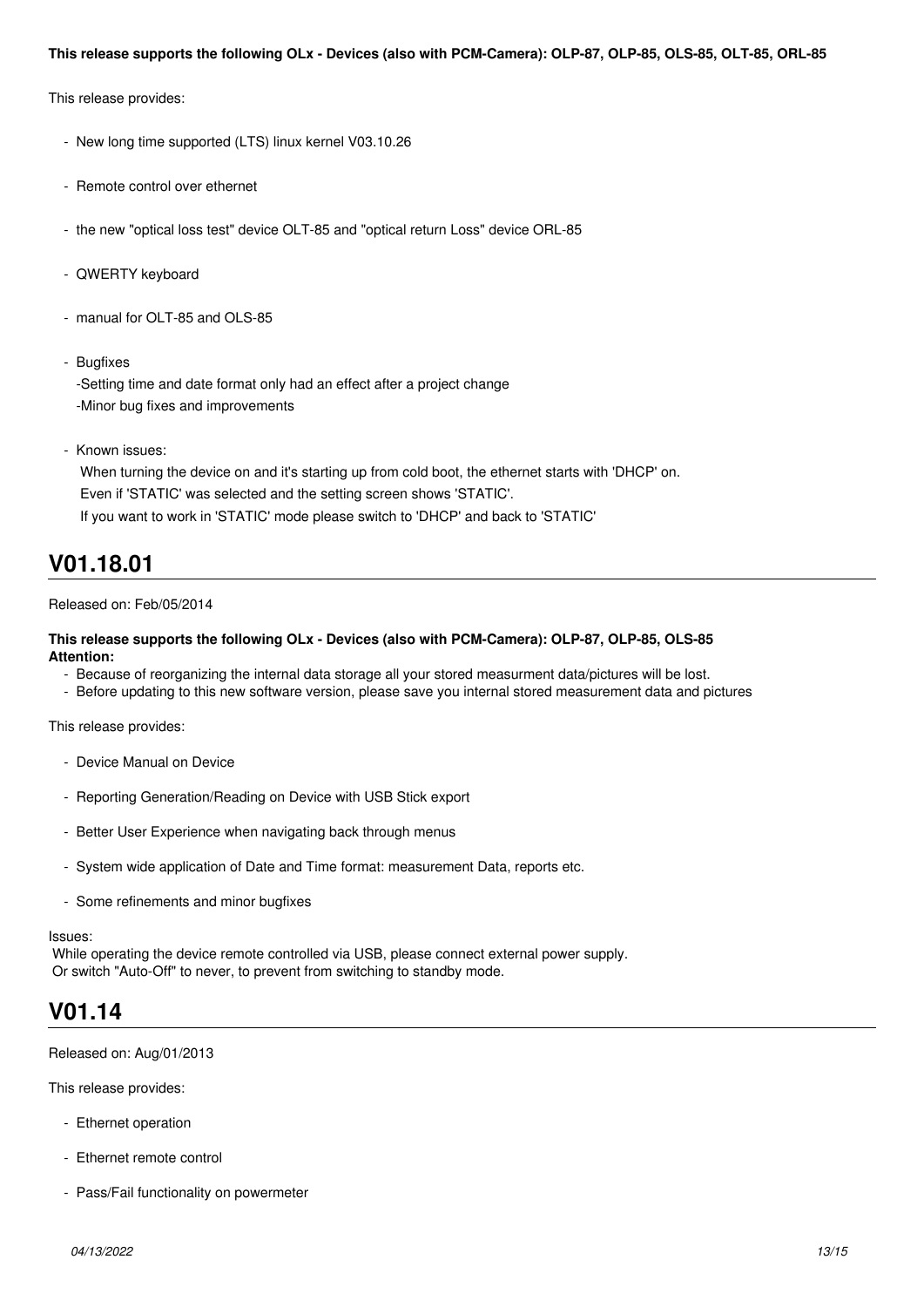- Patch Cord Microscope (PCM) on OLP-87P
- GUI improvements
- Some refinements and minor bugfixes

### **V01.12**

Released on: APR/09/2013

- This release provides XGPON capability to OLP-87 devices with max. 5 wavelength. It also supports broadband measurement on the same device
- Support of software optioning
- Software update with USB stick > 2GByte
- Image panning possible in microscope application
- Improved speed
- Improved input checks
- Refinement of usability
- Some bugfixes

### **V01.10**

Released on: DEC/12/2012

### **Description:**

This release provides broadband capability to OLP-87 devices with two wavelength PONmeter

It also provides fixed minor issues and some beautifications for the GUI

### **V01.08**

Released on: OCT/30/2012

### **Description:**

This release provides some fixed issues and minor enhancements for the GUI

### **Fixed issues:**

PLATFORM:

- Microscope application chrashed after 30 minutes
- Camera adjustment was lost after switching power off and on again
- Touch screen misses events occasionally
- Low Battery LED was not working properly
- memory leak in remote application

### **New features and improvements:**

- autoincrement for FiberID when saving measurements

### **V01.06**

Released on: SEP/21/2012